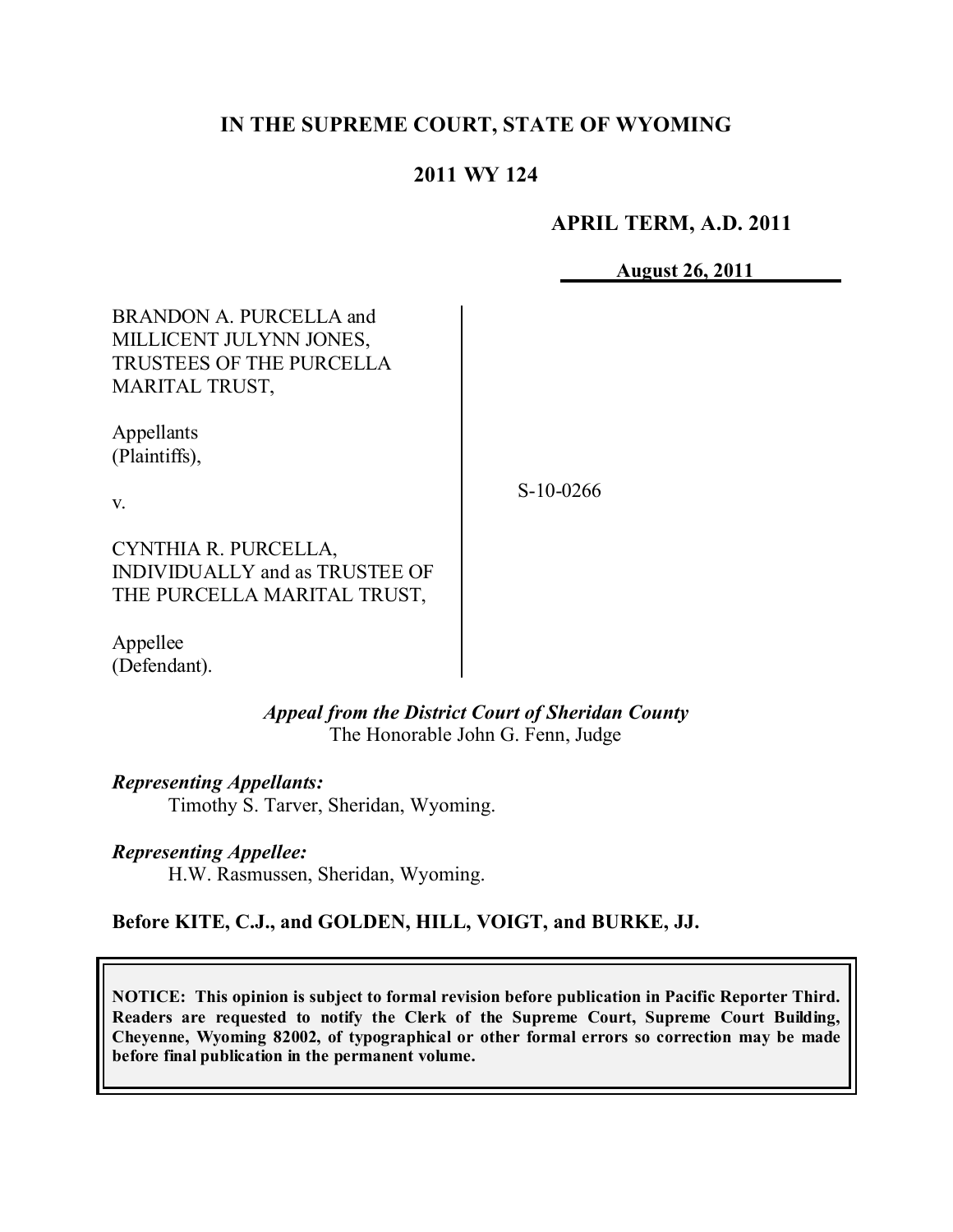# **KITE, Chief Justice.**

[¶1] Burt A. Purcella established a trust into which he transferred his assets, including his fifty percent ownership in a self storage business. He acted as trustee but named his wife, Cynthia Purcella (Wife), and his adult children from a prior marriage, Brandon Purcella and Millicent Julynn Jones (Children), as successor trustees. Upon Mr. Purcella's death, the successor trustees were to divide the remaining trust assets between two separate trusts, the Purcella Family Trust (Family Trust) and the Purcella Marital Trust (Marital Trust). Wife is the income beneficiary of the Marital Trust. Children are the beneficiaries of the Family Trust and remainder beneficiaries of the Marital Trust.

[¶2] After Mr. Purcella's death, differences arose between Wife and Children. They entered into an agreement to resolve those differences. Problems continued and Children filed an action against Wife, claiming she breached her fiduciary obligations as trustee by depositing funds the Marital Trust received from the business into her personal account.

[¶3] Both parties moved for summary judgment and, after a hearing, the district court entered summary judgment enjoining Wife from depositing funds from the business into her personal account, holding her responsible for any tax consequences or expenses resulting from the deposit and finding the parties had agreed that 87.05% of "all income" received from the business would be allocated to the Marital Trust and distributed to Wife.

[¶4] Children appeal, claiming the intent of the initial trust and their subsequent agreement was that only "net income," rather than "all income," received from the business would be distributed to Wife from the Marital Trust. We reverse the district court's holding that Wife is entitled to "all income" the Marital Trust receives from the business. We hold that Wife is entitled to payment of income the Marital Trust receives from the business less any expenses incurred in administering the Marital Trust.

## **ISSUE**

[¶5] The issue for our determination is whether the district court correctly held that Wife was entitled to distribution of "all income" the Marital Trust received from the business.

# **FACTS**

[¶6] In 2005, Burt A. Purcella established the Purcella Family Trust. He acted as trustee and transferred substantial assets to the trust, including one-half of the stock in a self storage business, Stor-A-Way, Inc, which he owned with another individual. Mr. Purcella provided in the trust that upon his death certain personal property was to be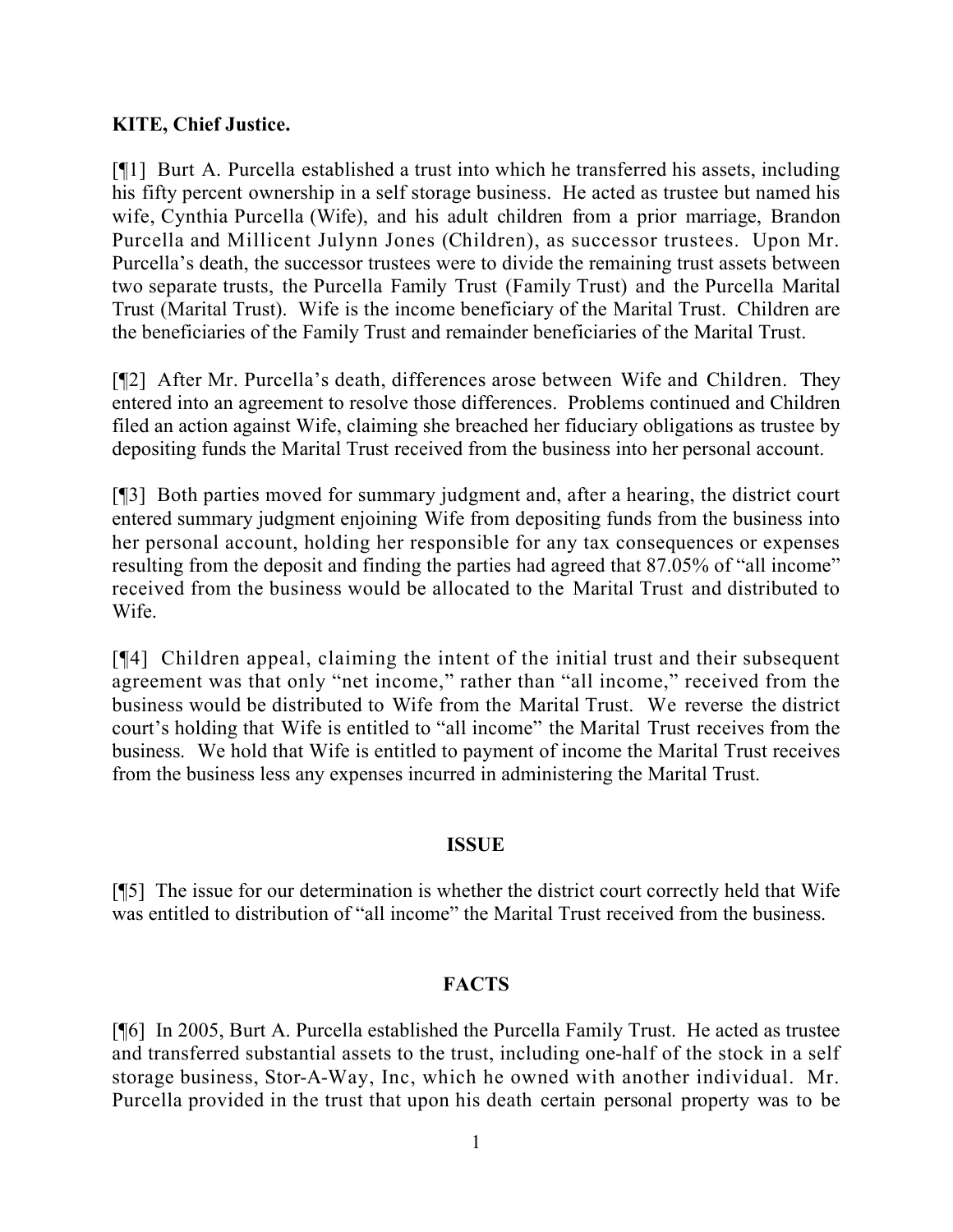distributed according to written instructions and his remaining assets were to be divided between two separate trusts, the Family Trust and the Marital Trust. Mr. Purcella named Children as beneficiaries of the Family Trust. He named Wife as income beneficiary of the Marital Trust and Children as remainder beneficiaries. Part III, Section IV, paragraph B of the original trust provided:

> 1. (a) If Settlor's wife survives Settlor . . . the Trustee shall, as of the date of Settlor's death, allocate to [the Marital Trust] . . . an amount equal to the maximum marital deduction allowable to Settlor's estate as finally determined for federal estate tax purposes, less the value so determined of all other property interests passing to Settlor's surviving wife which are includible in Settlor's gross estate for federal estate tax purposes and which qualify for such marital deduction; and less such further amount, if any, required to increase Settlor's taxable estate to the largest amount that will result in no federal estate tax payable to Settlor's estate, after taking into account all allowable credits and all property passing in a manner resulting in a reduction of the federal estate tax unified credit available to Settlor's estate. In satisfaction of the above bequest to Settlor's wife there shall be first distributed the personal property of Settlor's estate and such real estate, including partnership interests in real property [other than farms]. The remaining amount, if any, of this devise shall be satisfied by the distribution of real property, including tracts of real estate or fractional interests in real estate, or partnership interests in real property, not otherwise passing to Settlor's wife as shall be selected in the sole discretion of Settlor's personal representative.

> . . . . (c) The Trustee shall allocate the balance of the trust property . . . to [the Family Trust].

> 2. (a) After dividing the trust estate as hereinabove provided, the *Trustee shall pay to* Settlor's *wife*, in at least quarterly or other convenient installments, *all of the net income from the [Marital Trust] during her lifetime*. If at any time, Settlor's spouse should for any reason be in need of funds for her health, maintenance and support, the Trustee may pay to her or apply for her benefit, in addition to the payments hereinabove provided for her, such amounts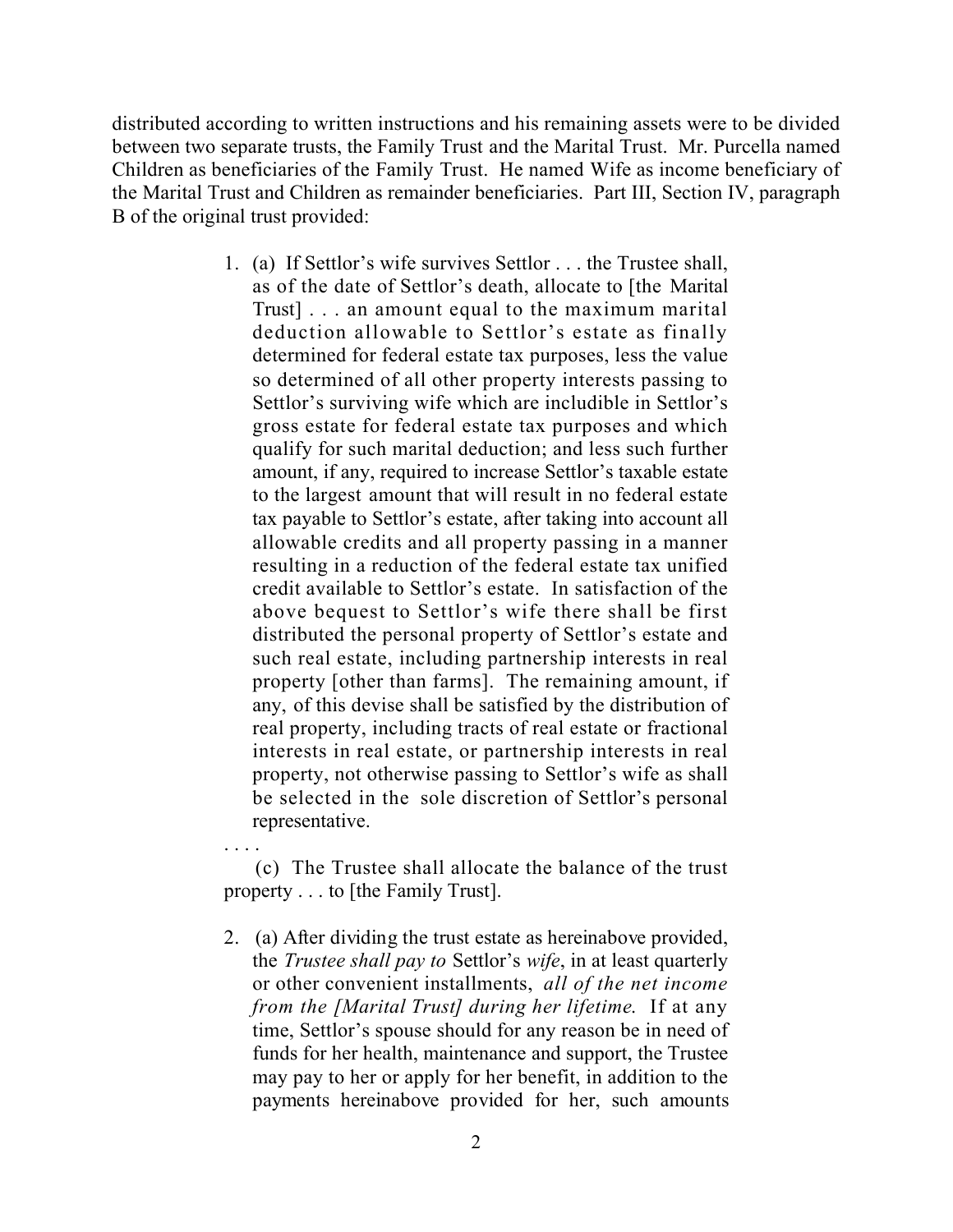from the principal of the [Marital Trust], up to the whole thereof, as the Trustee may from time to time deem necessary for her health, maintenance, support and benefit. Upon the death of Settlor's wife after Settlor's death, the [T]rustee shall distribute any accrued or undistributed income of the [Marital Trust] to the estate of Settlor's wife and shall add the principal of the [Marital Trust], as then constituted, to the [Family Trust] to be held and distributed as if it had been an original part of the [Family Trust]; except that the [T]rustee shall pay directly or to the executor or administrator of Settlor's wife's estate the amount by which estate and inheritance taxes payable by reason of her death shall be increased on account of the inclusion of the [Marital Trust] in her estate for tax purposes.

(Emphasis added.)

[¶7] Mr. Purcella died in 2006, almost exactly a year after he established the trust. His will contained written instructions for disposition of his tangible personal property and provided that all remaining property was to be distributed to and disposed of in accordance with the trust. Pursuant to the will and trust, Wife and Children were authorized either to sell or maintain his interest in Stor-A-Way.

[¶8] Following Mr. Purcella's death, differences arose between Wife and Children, including differences over how income from Stor-A-Way should be handled. In an effort to resolve their differences, they entered into a Trust Funding Agreement.<sup>1</sup> The agreement stated in relevant part:

## **Recitals of Fact**

14. One of the assets owned by the Trust is a one-half interest in a corporation named Stor-A-Way, Inc. which owns storage units in Buffalo, Wyoming. Stor-A-Way is under contract for sale and the parties believe that it may be sold in the near future. The parties have agreed that the Marital Trust will be

<sup>&</sup>lt;sup>1</sup> Wyo. Stat. Ann. § 4-10-111 (LexisNexis 2011) authorizes "interested persons," the definition of which includes trustees and "noncharitable beneficiaries eligible to receive current distributions from the trust," to "enter into a binding nonjudicial settlement agreement with respect to any matter involving a trust" as long as the agreement "does not violate a material purpose of the trust and includes terms and conditions that could be properly approved by the court under [the Uniform Trust Code, Wyo. Stat. Ann. §§ 4-10- 101 through 4-10-1103]."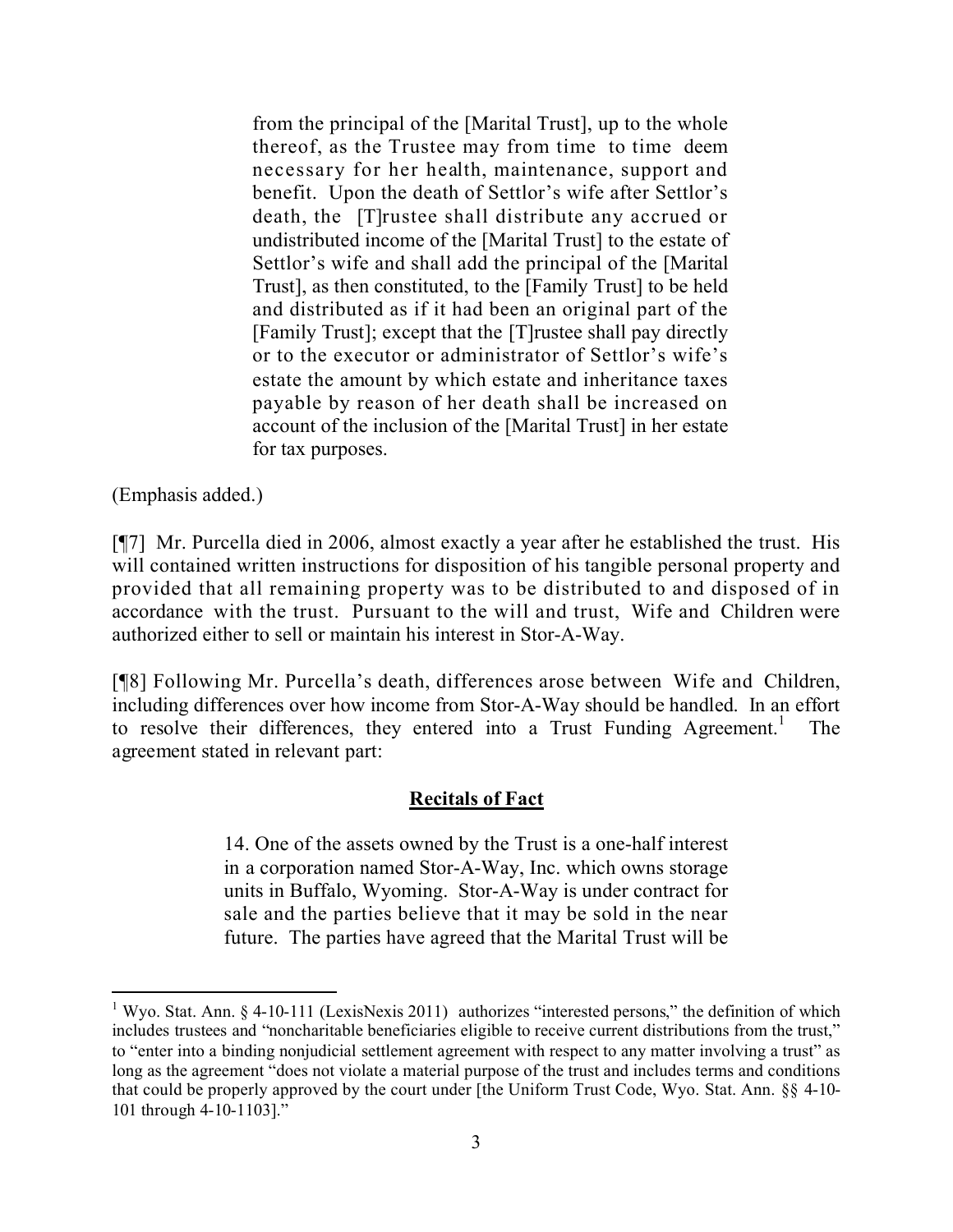funded with 87.05% of the stock owned by the Trust in Stor- $A-Way...$ 

## **Agreement**

. . . .

V. **Management of Purcella Marital Trust:** Trustees shall manage the assets which are allocated to the Purcella Marital Trust as follows:

. . . . B. **Contingency Plan if Stor-A-Way Does Not Sell:** Until the Marital Trust and the Family Trust are able to sell the Stor-A-Way property, *all income received from that company,* whether as compensation for the use of a vehicle, compensation for work performed, dividends, or any other form of compensation *shall be allocated 87.05% to the Marital Trust and 12.95% to the Family Trust. The portion of the income which is allocated to the Marital Trust shall be distributed to [Wife] for as long as she is alive*. Such distributions shall begin no later than September 30, 2007. Upon her death, any income which had been earned to the date of her death but which has not been distributed to her shall be distributed to her estate.

(Emphasis added.) The parties signed the agreement on December 31, 2007.

[¶9] At the end of 2008, Stor-A-Way issued a check to Wife made payable to the Marital Trust in the amount of \$39,607.75. Wife deposited the check into her personal checking account. Children filed a complaint against her claiming she breached her fiduciary duty as trustee of the Marital Trust by depositing the check from the company into her personal account rather than into the Marital Trust. They claimed that in doing so she took the gross receipts intended for the Marital Trust when under the terms of the original trust she was entitled only to the net income of the Marital Trust. They further claimed certain deductions should have been made before Wife received income from the trust and she had usurped their authority to participate in decisions concerning the timing and amount of distributions from the Marital Trust. They sought an injunction requiring Wife to return the money she had deposited into her personal account and prohibiting her from depositing any further funds belonging to the Marital Trust into her personal account.

[¶10] After a hearing, the district court issued a decision letter in which it enjoined Wife from directly receiving income from Stor-A-Way, held that Wife was responsible for any tax consequences or expenses resulting from direct deposits of Marital Trust money into her personal account and concluded "all the income, not adjusted to net income, from Stor-A-Way (87.05%) should be received by the Marital Trust and distributed to [Wife]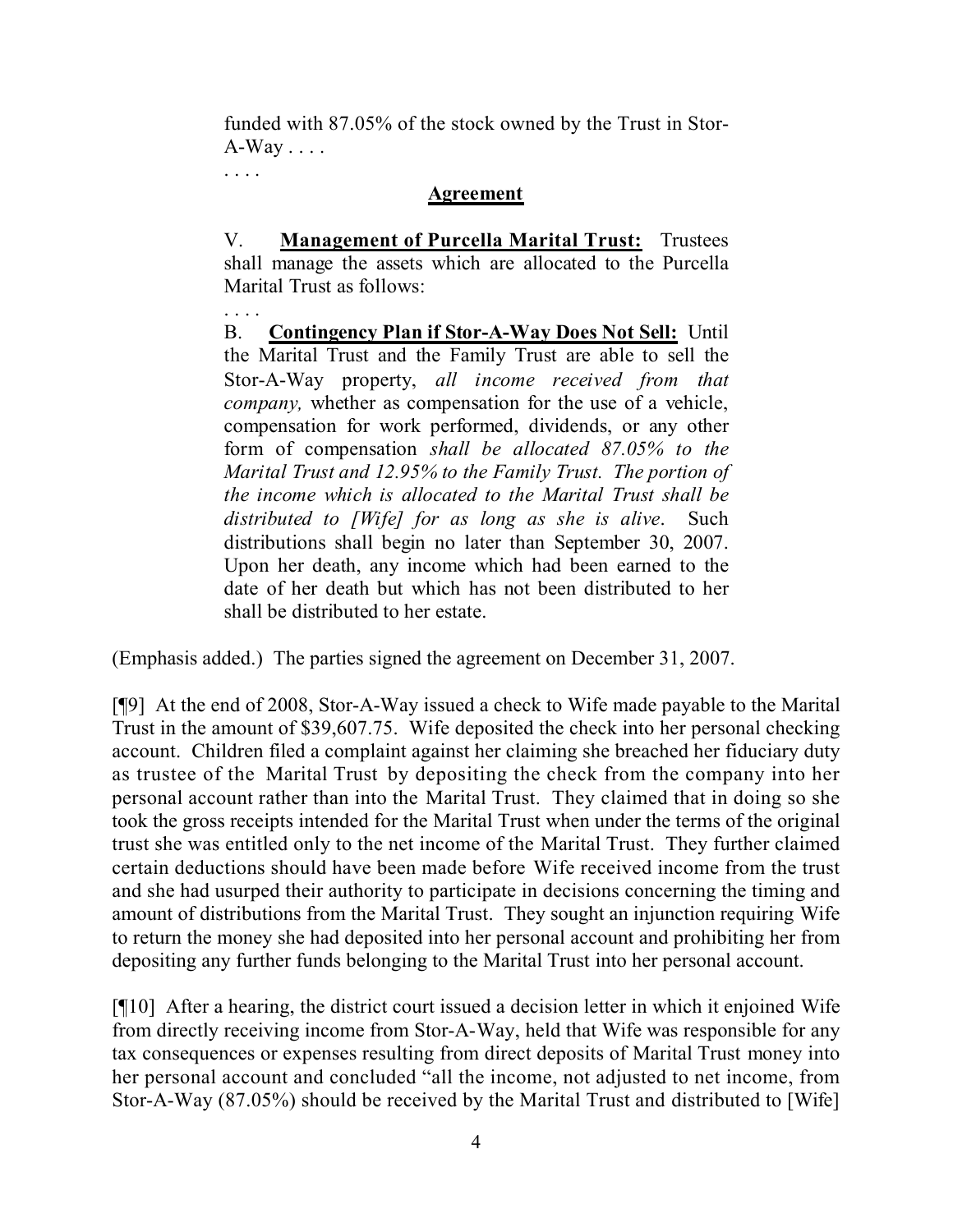on at least quarterly or other convenient intervals." The district court entered an order consistent with its decision letter. Children timely appealed.

## **STANDARD OF REVIEW**

[ $[$ [11] Summary judgments are governed by W.R.C.P. 56(c):

The judgment sought shall be rendered forthwith if the pleadings, depositions, answers to interrogatories, and admissions on file, together with the affidavits, if any, show that there is no genuine issue as to any material fact and that the moving party is entitled to a judgment as a matter of law.

We review a summary judgment *de novo*, using the same materials and following the same standards as the district court. *Cash v. Granite Springs Retreat Ass'n, Inc*., 2011 WY 25, ¶ 12, 248 P.3d 614, 618 (Wyo. 2011). We examine the record from the vantage point most favorable to the party opposing the motion, giving that party the benefit of all favorable inferences which may fairly be drawn from the record. *Id*.

### **DISCUSSION**

[¶12] Children contend the district court erred in ordering that "all income" rather than "net income" received by the Marital Trust from Stor-A-Way be distributed to Wife. They assert the order is inconsistent with the terms of the original trust and their intent as expressed in the Trust Funding Agreement. They submit the intent of the Trust Funding Agreement was to clarify, not to change the trust requirement that net income from the trusts be distributed to the respective beneficiary. They contend Wife is entitled only to net income because the Marital Trust may have to pay Stor-a-Way expenses and those expenses should be accounted for before Wife receives income from the Marital Trust. They also contend any expenses associated with administering the Marital Trust should be deducted before trust income is distributed to Wife. Wife responds that the district court correctly ordered that all income received by the Marital Trust from Stor-A-Way be distributed to her.

[¶13] In ruling that Wife is entitled to "all income" received by the Marital Trust from Stor-A-Way, the district court focused on Children's claim that the trusts were potentially responsible for certain expenses incurred by the business, such as depreciation and security deposit refunds. In rejecting the claim, the district court stated: "Stor-A-Way is a separate corporate entity and retained security deposits or retained earnings for capital improvements is the responsibility of the management of the corporation not the Marital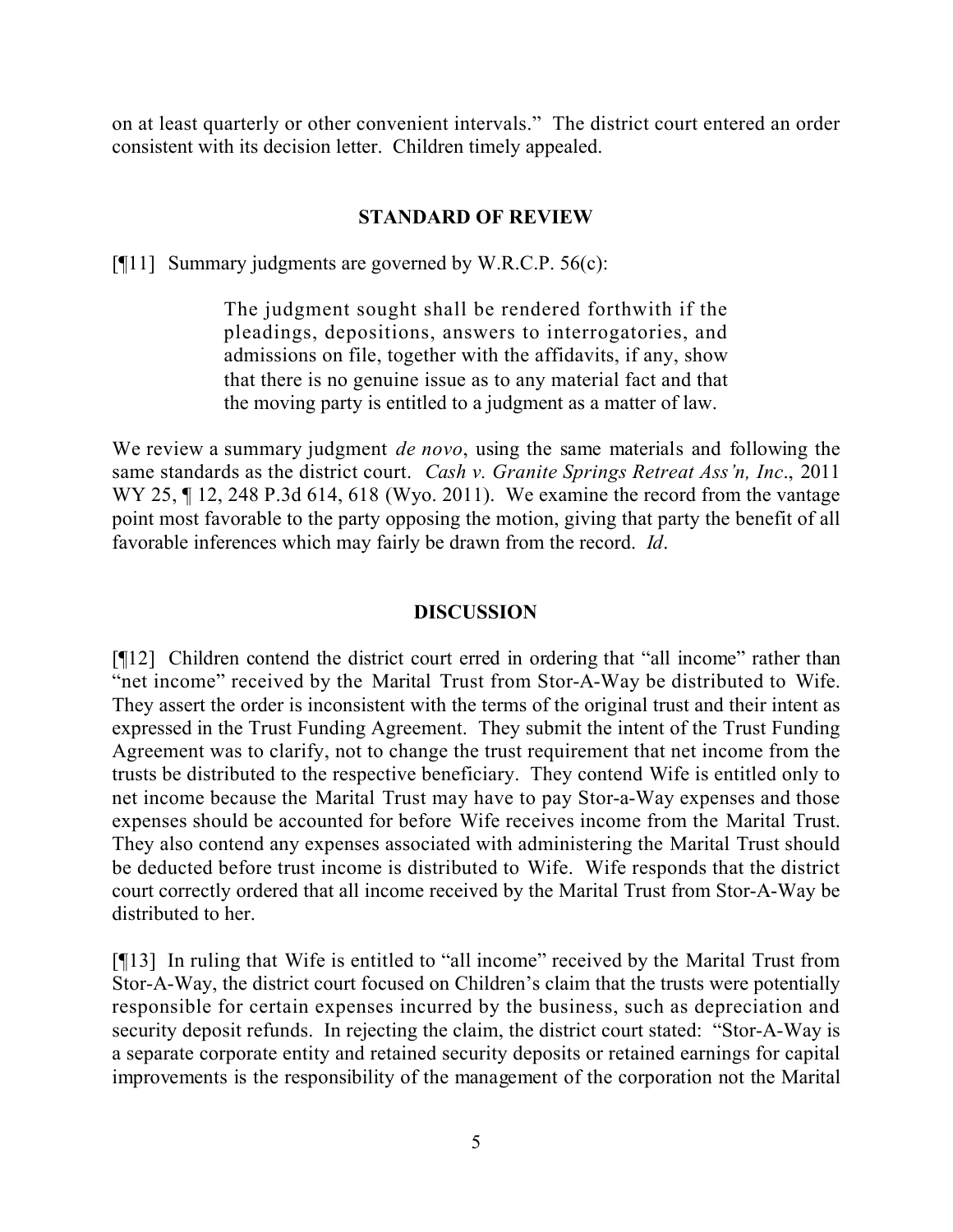Trust." We agree. Stor-A-Way's potential business expenses are not attributable to the marital estate and the trustees are not entitled to deduct them from Marital Trust income.

[¶14] In ruling that Wife is entitled to "all income" the Marital Trust receives from Stor-A-Way, the district court did not address Children's claim that any costs of administering the Marital Trust should be deducted from trust income before disbursements are made to Wife. The meaning of a trust instrument is determined by the same rules that govern the interpretation of contracts. In interpreting a contract, our primary purpose is to determine the true intent and understanding of the parties at the time and place the contract was made. *Wells Fargo Bank Wyoming, N.A. v. Hodder*, 2006 WY 128, ¶ 21, 144 P.3d 401, 409 (Wyo. 2006). We construe the contract as a whole, attempting to avoid a construction which renders a provision meaningless. *Id*. We strive to reconcile by reasonable interpretation any provisions which apparently conflict before adopting a construction which would nullify any provision. *Id*. These same principles apply in construing the Trust Funding Agreement in this case.

[¶15] The term "net income" is used repeatedly in the original trust. Among his other duties, Mr. Purcella as the original trustee was required to distribute the trust's "net income" as provided in the trust. Unless otherwise directed, he was to pay the "net income" of the trust to himself at least annually during his lifetime. Any "net income" not distributed to him was to be added to the principal. Upon Mr. Purcella's death the trust was to be divided, Wife was to receive the "net income" from the Marital Trust in installments during her lifetime and Children were to receive the "net income" from the Family Trust during their lifetimes. These provisions reflect that the intent of the original trust was for "net income" from the respective trusts to be paid to the respective beneficiary or beneficiaries during their lifetimes.

[¶16] In drafting the Trust Funding Agreement, the parties sought in part to clarify how the Stor-A-Way stock and income would be handled. They agreed to allocate 87.05% of the stock to the Marital Trust and the remaining 12.95% to the Family Trust. If Stor-A-Way was sold, they agreed the Marital Trust would receive 87.05% of the net proceeds of the sale and the Family Trust would receive the remaining 12.95% of the net proceeds. The net proceeds allocated to the Marital Trust, however, were not to be distributed to Wife but were to be used to buy an annuity and create an interest bearing bank account from which Wife was to receive regular payments. If the payments to Wife equaled the amounts earned by the annuity and the bank account, they were to be treated as Marital Trust income; if the payments were greater than the amounts earned, they were to be treated as distributions of principal. In the event Stor-A-Way did not sell, the parties agreed to allocate 87.05% of all income received from the business to the Marital Trust and 12.95% of all such income to the Family Trust. They further agreed that "[t]he portion of the income which is allocated to the Marital Trust shall be distributed to [Wife] for as long as she is alive" and, "[u]pon her death, any income which has been earned to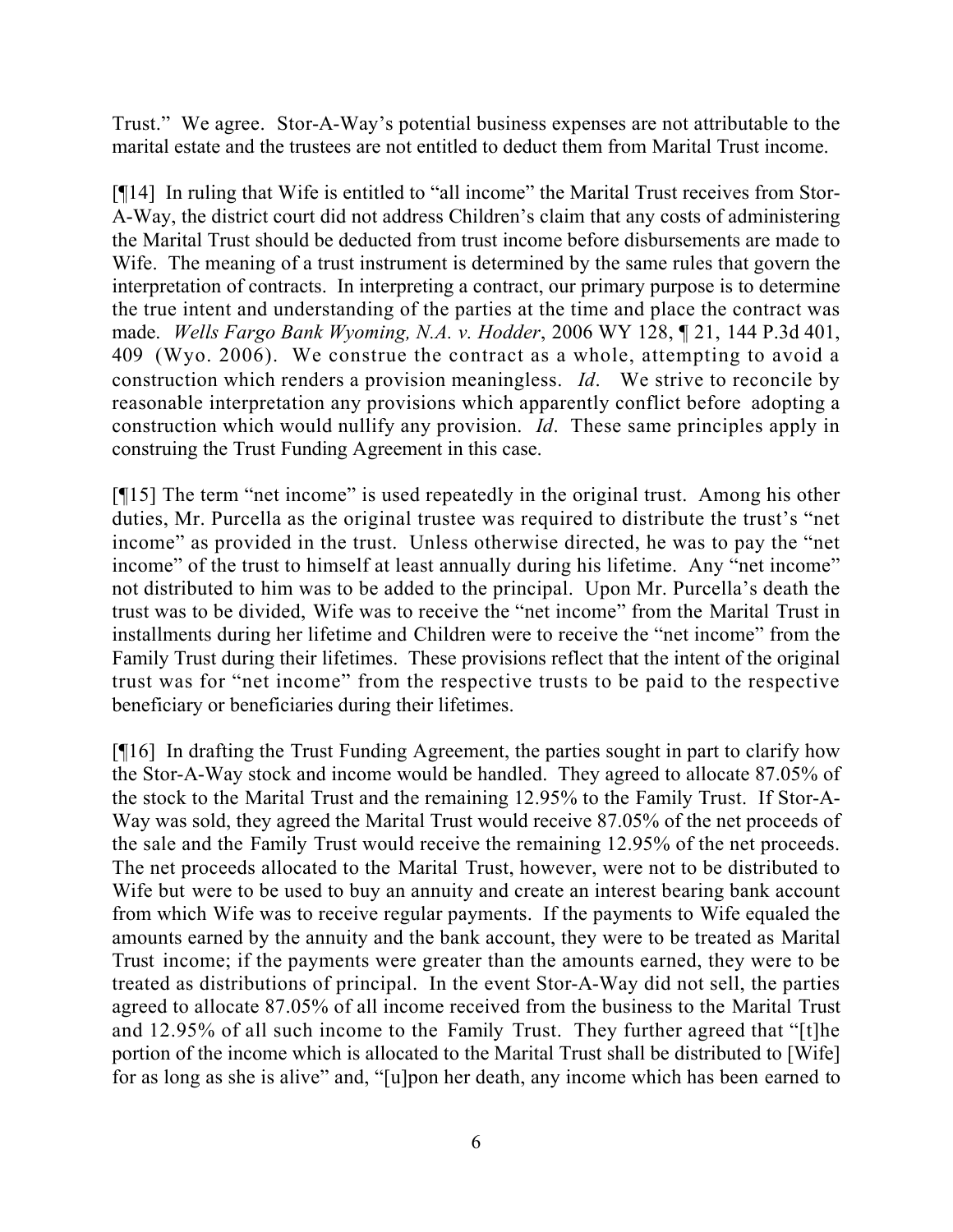the date of her death but which has not been distributed to her shall be distributed to her estate as soon as it is received."

[¶17] Construing the Trust Funding Agreement in the context of the original trust, we conclude the agreement was intended to allow disbursements of net income from the Marital Trust to Wife. One of the purposes of the Trust Funding Agreement was to clarify that Wife, rather than Children, was entitled to the income the Marital Trust received from Stor-A-Way. It does not follow that the parties intended to distribute all income the Marital Trust received from Stor-A-Way to Wife, particularly when viewed in light of the language of the original trust. Mr. Purcella clearly intended that disbursements of "net income" from all trust assets, including Stor-A-Way, were to be made to the respective beneficiaries from the two trusts. Absent clear language in the Trust Funding Agreement expressing the intent to change the disbursements from the Marital Trust to allow Wife to receive all income, without accounting for any administrative expenses, we conclude she is entitled to net income.

[¶18] Arguing otherwise, Wife contends the original trust expressly prohibited the trustees from using the Marital Trust to pay taxes and other administration expenses. She points to the following provision:

| <b>SECTION III:</b> |       |        | PAYMENT OF TAXES, EXPENSES |              |
|---------------------|-------|--------|----------------------------|--------------|
|                     | AND.  | CLAIMS |                            | AT SETTLOR'S |
|                     | DEATH |        |                            |              |

. . . .

B. No Taxes or Expenses Paid from Marital ... Portion. Trustees shall not apportion to or deduct from any assets that pass to or for the benefit of Settlor's wife and which qualify for the federal estate tax marital deduction, ... [any] estate, inheritance or other death taxes payable as a result of Settlor's death or any expenses of administering Settlor's estate . . . as long as other assets in the residual trust estate are available for the payment of such estate, inheritance or other death taxes and such expenses of administering Settlor's estate.

[¶19] Section III.B. pertained to the payment of taxes and expenses at the time of Mr. Purcella's death. It does not apply to the subsequent trust administration. The repeated use of the term "net income" with regard to distributions to the trust beneficiaries clearly indicates that typical trust expenses would be deducted prior to distribution.

[¶20] We affirm the district court's ruling that Stor-A-Way's potential business expenses are not attributable to the Marital Trust and have no bearing on distributions Wife is